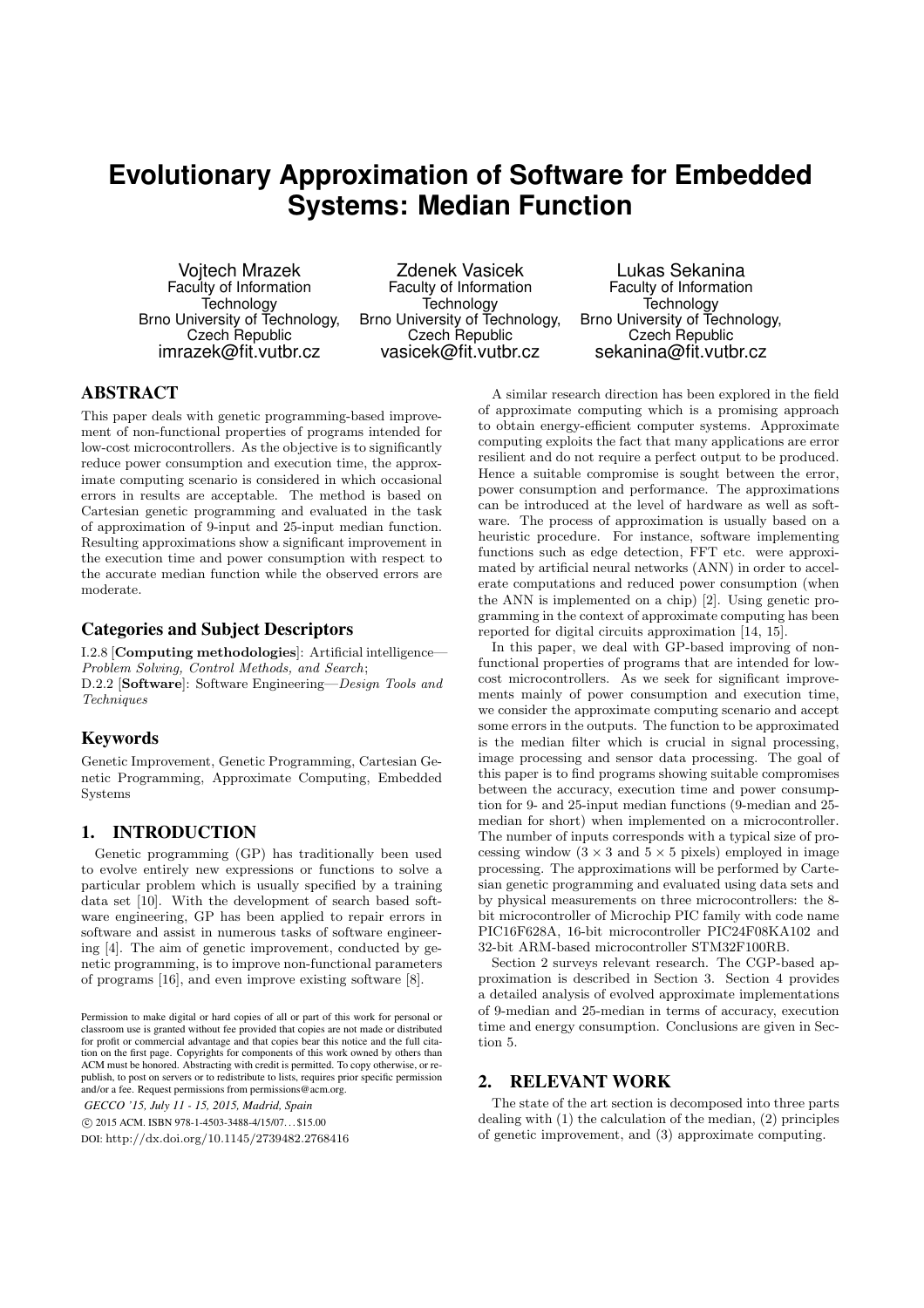## 2.1 Determining the median

Given a finite sequence of data samples, median is defined as a value separating the higher half of data samples from the lower half. The median is of central importance in robust statistics, as it is the statistic that is the most resistant to outliers that could be presented in a given sequence. This feature is widely exploited in the signal processing where the median is usually employed to filter the measured data.

There exists two basic approaches to determine the median of a given sequence. The straightforward approach is to employ a generic sorting algorithm, for example the most popular and efficient quicksort algorithm. This algorithm is very compact and robust, however, the number of steps needed to determine the median value depends on the values of the elements in a particular input sequence. This kind of nondeterminism may be problematic in real-time applications intended for microcontrollers having limited computing power.

The alternative way of calculating the median value is to use a median network. The median network is a kind of sorting networks whose concept is deeply elaborated in [6]. Sorting network is defined as a network of elementary operations denoted as compare&swap (CS) elements that sorts all input sequences. The sorting network can be constructed using a sorting algorithm which must be data independent. Bitonic-sorting and Batcher's odd-even merge sorting are examples of such algorithms. A compare&swap of two elements  $(a, b)$  compares  $a$  and  $b$  and exchanges (if it is necessary) the elements in order to obtain sorted sequence. The CS can be implemented using two operations – minimum and maximum. The advantage of median network is that the sequence of CS operations depends only on the number of input elements, not on the values of the elements. In addition to that, the total number of operations is in practice lower compared to the number of operations that have to be executed when a common sorting algorithm is used.

## 2.2 Genetic improvement

Genetic programming is a method allowing automated design and optimization of programs and other entities that can be represented and simulated in a computer [7]. In the context of this work, one can observe that evolutionary design and/or optimization of a (accurate) median outputting program was carried out by GP only rarely [12]. However, considerable amount of research papers were devoted to the design and optimization of sorting algorithms (e.g., [1, 16]) and sorting networks (e.g. [5, 13]), which are useful structures when the median value has to be obtained. As checking whether a specification (or an original code) and a candidate solution are semantically equivalent is time consuming, the exact equivalence checking is not performed in the fitness function. The fitness is usually based on evaluating candidate solutions using a training data set and subsequent testing using other data sets. A genetic improvement of sorting algorithms was demonstrated in [16], where GP enabled to discover code optimization tricks probably unreachable by current compilers. Evolved code was evaluated using the M5 Simulator targeted for an Alpha processor. While the previous example has dealt with non-functional improvements, Langdon and Harman showed that GP can, in addition to non-functional parameters, improve functionality of existing code [8]. Such improvements can be expected in soft-

ware which is processing large volumes of data using various heuristic procedures and trying to minimize an error metric.

#### 2.3 Approximate computing

In approximate computing, software and hardware is approximated, i.e. simplified with respect to fully accurate implementations, in order to reduce power consumption or increase performance. As a consequence, errors emerge during computations. In many cases the errors can be tolerated because human perception capabilities are limited, no golden solution is available for validation of results, or users are willing to accept some inaccuracies. Therefore, the error (accuracy of computations) can be used as a design metric and traded for area on a chip, delay, throughput, or power consumption. One way to reduce energy consumption is by allowing timing errors by voltage over scaling or frequency over clocking. Another approximation technique, which is relevant for this paper, is *functional approximation*. The idea of functional approximation is to implement a slightly different function to the original one provided that the error is acceptable and the non-functional parameters are improved adequately.

There are many examples of manual approximations in the literature [3]. As manual approximation is not an efficient design method, systematic methods have been developed, e.g. [9]. In our previous work, we used CGP to approximate digital circuits such as adders, multipliers and medianoutputting circuits [14, 15]. Artificial neural networks were proposed in [2] to learn to behave like general-purpose code written in an imperative language. The trained network then replaced the original code. A more general approach is EnerJ [11], an extension to Java that adds approximate data types. Using these types, the system automatically maps approximate variables to low-power storage, uses lowpower operations, and even applies more energy-efficient algorithms provided by the programmer. In addition, the system can statically guarantee isolation of the precise program component from the approximate component. Axilog is a set of language annotations that provide the necessary syntax and semantics for approximate hardware design and reuse in Verilog [17]. Axilog enables the designer to relax the accuracy requirements in certain parts of the design, while keeping the critical parts strictly precise.

# 3. EVOLUTIONARY APPROXIMATION

In order to approximate 9-median and 25-median, we used a standard CGP according to [15]. In CGP, candidate programs are represented in an array of  $n_r \times n_c$  functional nodes. In our case, only two functions (minimum and maximum) are allowed in the function set. As a sequential code (and without loops) has to be evolved, the functional nodes will be arranged in a one-dimensional array, i.e.  $n_r = 1$ , whose size will be limited by  $n_c$ . No feedbacks are allowed. The *l*-back parameter, determining where the addresses of nodes' operands can be located, will be unrestricted, i.e.  $l = n_c$ . The number of program inputs is  $n<sub>i</sub> = 9$  (for 9-median) or  $n_i = 25$  (for 25-median). The number of program outputs is  $n<sub>o</sub> = 1$  (the median value). Each candidate program is thus encoded using  $3n_c + 1$  integers.

The search is performed using a  $(1 + \lambda)$  strategy, in which  $\lambda$  offspring programs are generated form the parent using the mutation operator. In our case,  $\lambda = 4$  and 5% of the chromosome undergoes the mutation. The number of gen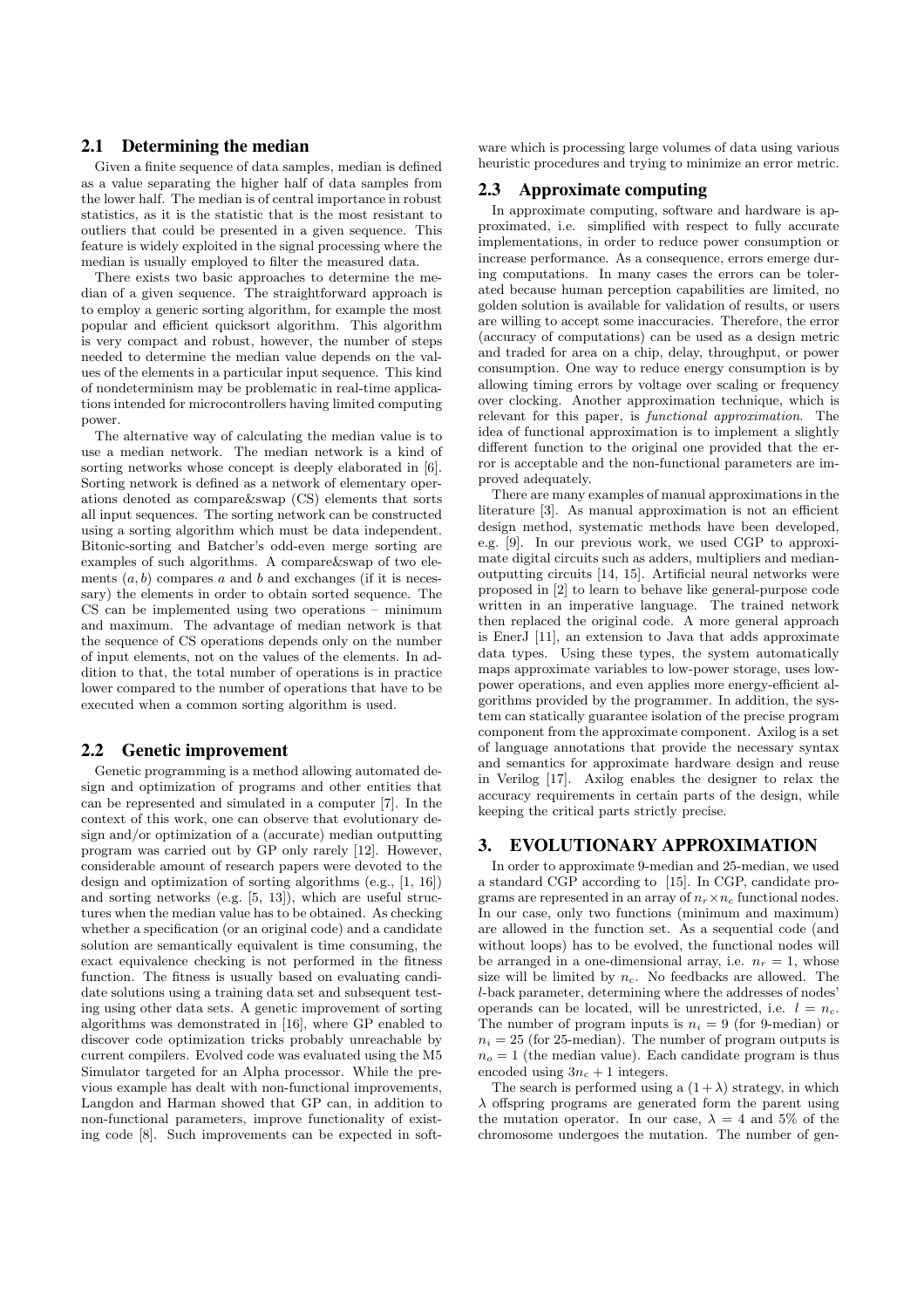erations is limited by  $g_{max} = 3 \times 10^6$  for the 9-median and  $g_{max} = 300 \times 10^3$  for the 25-median which corresponds to 3 hour CGP runs. All the parameter values were set up according to [15]. In order to evaluate a candidate program, we randomly generated  $10^4$  training vectors for the 9-median and  $10<sup>5</sup>$  vectors for the 25-median and calculated the mean absolute error as the fitness.

The evolutionary approximation exploits the idea that CGP is capable of minimizing the error even if resources (the number of available functional nodes) are not sufficient for obtaining a fully functional solution [14]. The accurate 9-median (25-median, respectively) requires 38 nodes (220 nodes, respectively). Hence the aforementioned CGP-based process was repeated with constrained resources,  $n_c = 6, 10$ , 14, 18, 22, 26, 30 and 34 nodes for 9-median, and  $n_c = 10$ , 40, 70, 100, 130, 160, 170 and 200 nodes for 25-median. The best-obtained approximations taken from 50 independent CGP runs are reported in Table 3 and 4.

## 4. ANALYSIS OF EVOLVED CODE

#### 4.1 Microcontrollers used for testing

Three microcontrollers were chosen to evaluate the parameters of evolved approximate median functions: The 8 bit microcontroller of Microchip PIC family with code name PIC16F628A, 16-bit microcontroller PIC24F08KA102 and 32-bit ARM-based microcontroller STM32F100RB.

The 8-bit PIC equipped with 3.5 kB of FLASH and 224 B of RAM is optimized for low-cost applications. Hence, a simple accumulator architecture without a stack is implemented. The instruction set consists of 35 instructions encoded using a 14-bit wide instruction word. The two-stage instruction pipeline allows all instructions to be executed in a single cycle, except for program branches. The chosen chip has an internal oscillator running at 4 MHz and consuming about 10 nA in the sleep mode and about 565  $\mu$ A in the run mode. Note that these values were measured when all the peripherals were deactivated.

The 16-bit PIC represents a class of microcontrollers with a register architecture consisting of 16 general-purpose 16 bit registers and 7 special registers. The instructions are encoded using a 24-bit instruction word with a variable length of the opcode field. The chosen chip contains 8 kB of FLASH memory, 1.5 kB of RAM memory and employs an internal oscillator running at 8 MHz. This chip consumes about 4 mA in the active mode and 25 nA in the sleep mode.

The STM32F100RB incorporates a high-performance RISC ARM Cortex M-3 core offering twelve 32-bit general-purpose registers. This core builds on the ARMv7-M architecture and shows higher computational power compared to the aforementioned chips. For example, a single-cycle multiplication and a hardware division are supported. STM32 is equipped with 128 kB of FLASH memory, 8 kB of RAM and operates at 24 MHz. The maximum current consumption in the sleep mode is approx. 3.8 mA. When the peripherals are enabled, the current increases to 9.6 mA. The current in the run mode ranges from 10 mA to 150 mA depending on the state of peripherals.

#### 4.2 Evolved code on different microcontrollers

Obtaining a program code from evolved genotype is straightforward. Every active node, starting from one with the lowest index, is represented by an operation (min or max) whose

Listing 1: Approximation of 9-median using 18 operations

| dtype median9(dtype* din)<br>€ |                                            |
|--------------------------------|--------------------------------------------|
|                                | dtype $s0 = min(din [2], dim [3])$ ;       |
|                                | dtype $s1 = max$ (din [5], din [4]);       |
|                                | dtype $s2 = max$ (din [2], din [3]);       |
|                                | dtype $s3 = min(din[4], dim[5])$ ;         |
|                                | $dtype$ s4=min(din[0], din[1]);            |
|                                | $dtype$ s5=max(din[7],din[6]);             |
|                                | $\texttt{dtype s6=min(din[8],s5)}$ ;       |
|                                | dtype $s7 = max$ (din $[0]$ , din $[1]$ ); |
|                                | dtype $s8 = max(s4, s0)$ ;                 |
|                                | dtype $s9 = max(s8, s3)$ ;                 |
|                                | dtype $s10 = min(din[6], dim[7])$ ;        |
|                                | $dtype$ s12=min(s1,s7);                    |
|                                | dtype $s13 = min(s12, s2)$ ;               |
|                                | dtype $s14 = max(s6, s9)$ ;                |
|                                | dtype $s15 = min(s6, s9)$ ;                |
|                                | dtype $s16 = max(s13, s15)$ ;              |
|                                | dtype $s17 = max(s10, s16)$ ;              |
|                                | dtype $s18 = min(s14, s17)$ ;              |
| return                         | s18;                                       |
| }                              |                                            |

operands are taken from the input sequence or the outputs of preceding operations. In order to implement evolved functions in a microcontroller, we used the C language. Example of a function which approximates 9-median using 18 operations is shown in Listing 1.

The *min* and *max* functions are defined as two macros outputting the minimal and maximal value for two operands. The compiler is then able to unroll the code and optimize it in terms of register assignment and overall performance. Note that dtype is chosen to fit the data word width of the target processor, i.e. 8-bit, 16-bit and 32-bit.

To illustrate the relation of the generated machine code complexity and a target platform, we will show fragments of code that are responsible for calculating minimal and maximal value. The code which was used for PIC12 microcontrollers is given in Listing 2. It is expected that the first operand is stored at memory location denoted as VAR A and the second operand at location VAR B. The calculated value is stored at memory location VAR C. To determine the relation between the input operands, subtraction operation is used. This instruction performs the operation  $d = f - W$ , where *f* is a location within the RAM memory, *W* is the accumulator and *d* can be accumulator or memory location. The given fragment consisting of 6 instructions is optimized to be executed in 6 clock cycles even if the number of cycles required by a branching instruction btfss (skip next instruction if a bit of a register is set) varies between one and two

#### Listing 2: MIN and MAX using PIC16 assembly

|  | $MAX:$ movf $VAR_B$ , w ; $w = VAR_B$<br>$movf$ $VAR_B$ , $w$ ; $W = VAR_B$<br>movf $VAR_A, w$ ; $W = VAR_A$ | subwf $VAR_A$ , w ; $w = VAR_A - w$<br>btfss status, OxO ; skip next if carry set<br>movf $W$ , $VAR_C$ ; $VAR_C = MAX(VAR_A, VAR_B)$ |
|--|--------------------------------------------------------------------------------------------------------------|---------------------------------------------------------------------------------------------------------------------------------------|
|  | MIN: $movf$ VAR_B, W ; $w = VAR\_B$<br>movf $VAR_A, w$ ; $W = VAR_A$<br>movf $VAR_B$ , w : $W = VAR_B$       | subwf VAR_A, W : $W = VAR_A - w$<br>btfss status, OxO ; skip next if carry set<br>movf $w$ , $VAR_C$ ; $VAR_C = MIN(VAR_A, VAR_B)$    |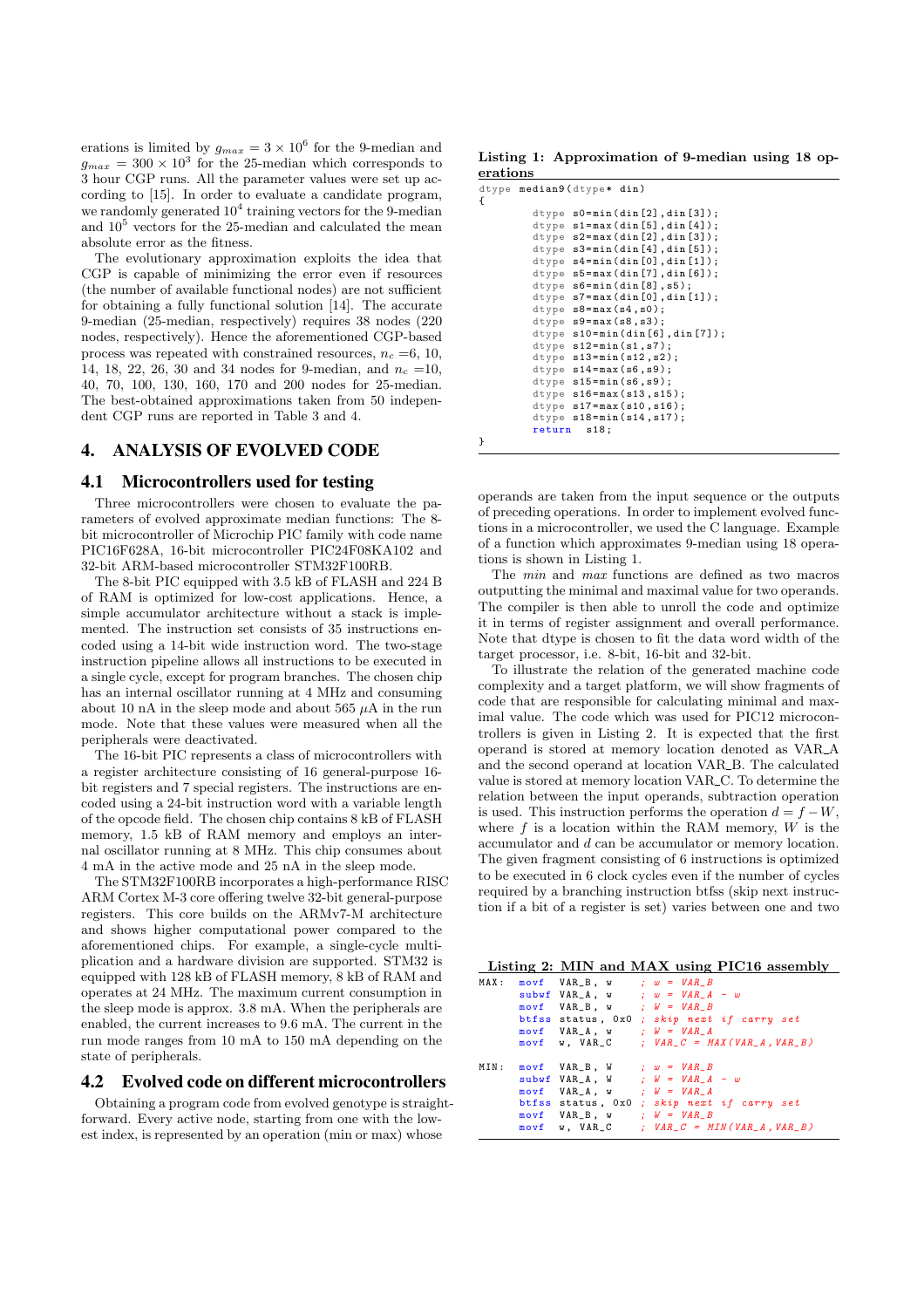cycles depending on the result of the test. If the conditional test is true, the instruction requires two cycles. Otherwise, one clock cycle is needed. The C code was compiled by the XC8 compiler which is integrated in PIC IDE.

The code generated by the XC16 compiler targeting 16 bit microcontrollers is given in Listing 3. Both fragments expect that the input operands are loaded in registers w4 and w5. The output is stored in register w0 and determined using a subtraction instruction. The instructions of PIC24 are designed in such a way, that each instruction is executed within a single clock cycle. However, if there is a conditional branch and the condition is met, one cycle penalty is introduced. Taking into account this rule, 4 clock cycles are required to determine the minimum (maximum) value using the code shown in Listing 3.

Listing 3: MIN and MAX using PIC24 assembly

| MAX :        | sub<br>mov<br>bra | w5, w0 | $w4$ , $w5$ , [ $w15$ ]; $tmp = w4-w5$<br>le, max_w5 |
|--------------|-------------------|--------|------------------------------------------------------|
| $max_w4:mov$ |                   | w4, w0 |                                                      |
| $max_w 5:$   |                   |        |                                                      |
| MIN :        | sub<br>mov        | w5, w0 | $w4$ , $w5$ , $[w15]$ ; $tmp = w4-w5$                |
|              | bra               |        | ge, min_w5                                           |
|              |                   |        |                                                      |
| $min_w4:mov$ |                   | w4, w0 |                                                      |
| $min_w 5:$   |                   |        |                                                      |

The code generated using Atollic ARM compiler is given in Listing 4. The input operands are loaded in registers r2 and r3 and the output is stored in register r0. In contrast with the instruction set of PIC microcontrollers, ARM contains an instruction for comparing two registers. All the instructions are executed within a single clock cycle apart from the conditional branch. This instruction can cause pipeline flush. The number of cycles required for a pipeline refill, however, ranges from 1 to 3 depending on the alignment and width of the target instruction, and whether the processor manages to speculate the address early.

Listing 4: MIN and MAX using ARM assembly

| MAX:                       | cmp<br>$bl$ e.n<br>mov<br>$b \cdot n$ | r2, r3<br>max_r3<br>r0, r2<br>max_r2         |
|----------------------------|---------------------------------------|----------------------------------------------|
| $max_r3:mov$<br>$max_r2$ : |                                       | r0, r3                                       |
| MIN:                       | cmp<br>mov<br>$b \cdot n$             | r2, r3<br>bge.n min_r3<br>r0, r2<br>$min_r2$ |
| $min_r3:mov$<br>$min_r2$ : |                                       | r0, r3                                       |

The size of routines implementing approximate 9-median functions are given in Table 1, where *x*-ops denotes an implementation utilizing *x* operations. The size is expressed in the number of bytes as well as the percentage of the total memory capacity available on a given chip.

In the case of PIC16, a stack which could be used to store the temporary values is not available. As a consequence of that, the recursive quicksort algorithm can not be implemented as its implementation relies on the recursion. The size of median routines increases with the increasing number of utilized operations.

If we compare the size of a bytecode for PIC24 and STM32, it can be seen that the ARM compiler produces a more compact code. This is caused by the fact that the instructions are encoded more efficiently.

The quicksort-based implementation is more compact compared to the accurate median filter implemented using a median network. The median network consisting of 28 operations occupies approximately two times higher number of bytes. The size of the quicksort routine is equal to the size of an approximate median consisting of 18 operations.

Table 1: Size of machine code for approximate 9 input median functions

|           | Target platform  |              |              |  |  |  |
|-----------|------------------|--------------|--------------|--|--|--|
| Impl.     | STM32            | <b>PIC24</b> | <b>PIC16</b> |  |  |  |
| $6$ -ops  | 52 B $(0.04\%)$  | 144 B (2%)   | 146 B (7%)   |  |  |  |
| $10$ -ops | 80 B (0.06%)     | 234 B (3%)   | 234 B (11%)  |  |  |  |
| $14$ -ops | 108 B (0.08%)    | 321 B (4%)   | 322 B (16%)  |  |  |  |
| $18$ -ops | 148 B $(0.11\%)$ | 417 B (5%)   | 416 B (20%)  |  |  |  |
| $22$ -ops | 176 B $(0.13\%)$ | 489 B (6%)   | 484 B (24%)  |  |  |  |
| $26$ -ops | 212 B (0.16%)    | 567 B (7%)   | 560 B (27%)  |  |  |  |
| $30$ -ops | 232 B (0.18%)    | 639 B (8%)   | 638 B (31%)  |  |  |  |
| $34$ -ops | 252 B (0.19%)    | 711 B (9%)   | 872 B (43%)  |  |  |  |
| $38$ -ops | 280 B (0.21%)    | 783 B (10%)  | 961 B (47%)  |  |  |  |
| qsort     | 144 B $(0.11\%)$ | 387 B (5%)   |              |  |  |  |

The number of bytes required to implement approximate 25-median functions is given in Table 2. Note that PIC24 is not included in this table due to the small amount of RAM memory. Similarly to the previous case, the code size increases linearly with the increasing number of operations. The accurate median network occupies ten times more bytes than the quicksort algorithm. This is the price that must be sacrificed for great speed of the algorithm based on a median network.

Table 2: Size of machine code for approximate 25 input median functions

|                | Target platform |              |  |  |
|----------------|-----------------|--------------|--|--|
| Implementation | STM32           | <b>PIC24</b> |  |  |
| $10$ -ops      | 84 B (0.1%)     | 237 B (3%)   |  |  |
| $40$ -ops      | 328 B (0.3%)    | 888 B (11%)  |  |  |
| $70$ -ops      | 640 B (0.5%)    | 1527 B (19%) |  |  |
| $100$ -ops     | 904 B (0.7%)    | 2103 B (26%) |  |  |
| $130$ -ops     | 1208 B (0.9%)   | 2643 B (32%) |  |  |
| $160$ -ops     | 1512 B (1.2%)   | 3186 B (39%) |  |  |
| $170$ -ops     | 1532 B (1.2%)   | 3360 B (41%) |  |  |
| $200$ -ops     | 1868 B (1.4%)   | 3897 B (48%) |  |  |
| $220$ -ops     | 2052 B (1.6%)   | 4251 B (52%) |  |  |
| qsort          | 144 B (0.1%)    | 387 B (5%)   |  |  |

# 4.3 Accuracy

The quality of approximate software can be evaluated using various metrics, for example, using the error probability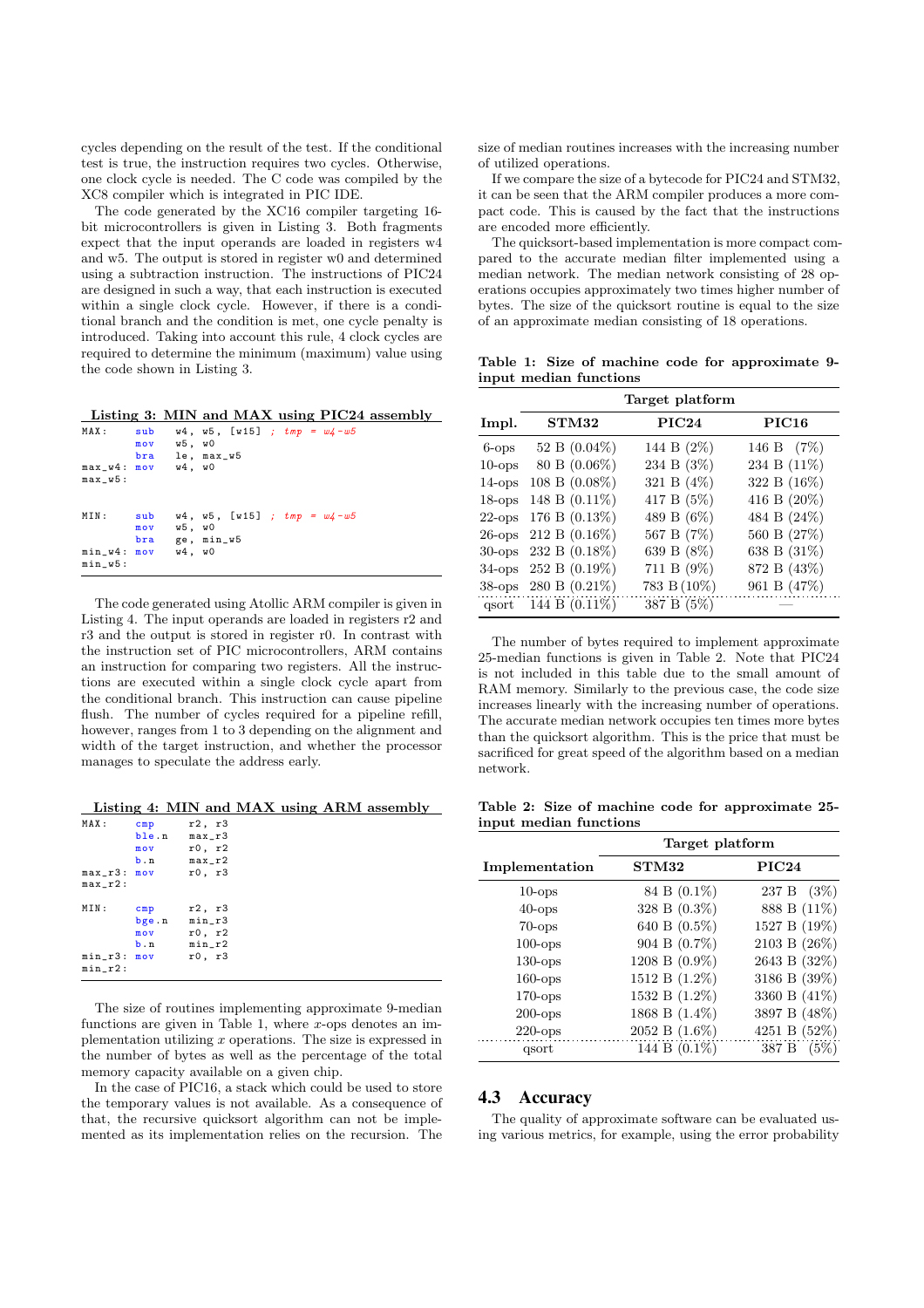(error rate) which is defined as the percentage of inputs vectors for which the approximate output differs from the original one. However, this commonly applied metric does not reflect the quality of selecting the median value. For example, there can exist an algorithm slightly modifying one half of the output values and still providing good performance if used, for example, in image filtering. Other commonly used metrics such as error magnitude or relative error are, unfortunately, sensitive to the input values.

To investigate the impact of the approximations on the quality of obtained results regardless of the values of the input items, we introduce another metric. Let us recall that the median of a finite list of numbers can be found by arranging all the numbers from the lowest value to the highest value and picking the middle one. In other words, the median of a finite list of numbers consisting of  $(2n + 1)$  items is equal to the  $(n+1)$ <sup>th</sup> lowest value. The most important property of the optimized median algorithms is that the output always equals one of the input values. Let the output value equal to the  $j<sup>th</sup>$  lowest value. To describe the quality of an approximate median function, we can introduce a new *error distance* defined as the distance of the item chosen as the output value (i.e.  $j^{\text{th}}$  lowest value) from the median (i.e.  $(n+1)^{\text{th}}$  lowest value) calculated as  $|j - n + 1|$ . Two additional metrics can be inferred from the error distance: *mean error distance* defined as the sum of error distances averaged over all input combinations producing an invalid output value and *worst case error distance* defined as the maximal error distance calculated over all input combinations. Note that it is not necessary to investigate all possible input combinations in practice. It is sufficient to calculate these metrics using the permutations of a set  $S = \{-n, -n+1, \ldots, 0, \ldots, n-1, n\}.$ In addition to that, the mean error distance can be calculated as the mean absolute error providing that we use the permutations of *S*. This simplification can be introduced because the median of *S* is zero and the distance between  $j^{\text{th}}$  lowest item (i.e. the value  $j - (n + 1)$ ) and  $(n + 1)$ <sup>th</sup> lowest item (i.e. median value) is equal to  $j - (n + 1)$ .

Table 3: Parameters of approximate 9-medians

|           | Error<br>Oper. |          | Distance error    |                |
|-----------|----------------|----------|-------------------|----------------|
| Impl.     | Reduct.        | prob.    | mean              | worst          |
| $6$ -ops  | 84%            | 75.4 %   | $1.131 + 0.847$   | 3              |
| $10$ -ops | 73%            | 63.5 %   | $0.778 \pm 0.677$ | $\overline{2}$ |
| $14$ -ops | 63%            | $52.4\%$ | $0.571 \pm 0.583$ | $\overline{2}$ |
| $18$ -ops | $52\%$         | 34.9 %   | $0.361 + 0.504$   | $\overline{2}$ |
| $22$ -ops | $42\%$         | 22.2 %   | $0.222 + 0.416$   | 1              |
| $26$ -ops | 31%            | $11.1\%$ | $0.111 + 0.314$   | 1              |
| $30$ -ops | 21\%           | 4.8 %    | $0.048 \pm 0.213$ | 1              |
| $34$ -ops | 10%            | $5.6\%$  | $0.056 \pm 0.229$ | 1              |
| $38$ -ops | $0\%$          | $0.0\%$  | $0.000 \pm 0.000$ | 0              |

Parameters of various implementations of approximate 9 median functions are shown in Table 3. After the identifier placed in the first column, the second column shows the improvement to the accurate median calculated as the relative reduction of the number of utilized operations. The third column contains the error probability. Mean distance error accompanied with the standard deviation is given in the fourth column. The last column contains the worst case distance error. The errors were calculated using all  $9! =$ 362 880 permutations of  $S = \{-4, -3, -2, -1, 0, 1, 2, 3, 4\}.$ The maximal possible worst case error is 4.

It can be seen that as the number of operations decreases, the error probability as well as distance error are increasing. Interestingly, the worst case distance error is not higher than 3. Because the equation to calculate the mean error distance does not include the correct output values, the mean error distance and the standard deviation suggest that the majority of the errors are caused by confusing the median value with such values of the sorted input sequence that are near to the median value. To illustrate this fact, we calculated histograms of error distribution. The histograms for three chosen implementations are depicted in Figure 1. If we reduce the number of operations by 21% (i.e. to 30 operations), the output value is determined correctly in 94.4%. In the rest of the cases (i.e. 5.6%), the output value is determined incorrectly as the  $6<sup>th</sup>$  lowest item of a sorted list of numbers. Because the median value corresponds with 5th lowest item, the distance between median and output value is equal to 1. If the number of operations is reduced to 18, the worst case error increases to 2. According to the histogram, this error, which is caused by outputting  $7<sup>th</sup>$  lowest item, occurs in 1.19% of all input cases only. The remaining 33.7% erroneous outputs are caused by selecting  $4<sup>th</sup>$  or  $6<sup>th</sup>$ lowest item. Interestingly, distribution of the errors is asymmetric. This is more evident if we look at the distribution of errors for the implementation employing 6 operations.



Figure 1: Error distribution for three different approximate 9-median implementations

The parameters of various approximate 25-median functions are shown in Table 4. As it is impractical to evaluate all possible input permutations for 25 inputs (there exist about  $1.55 \cdot 10^{25}$  permutations), we randomly generated a subset of all the input permutations. We identified that it is necessary to generate at least  $10^9$  permutations to obtain results exhibiting error in the order of  $10^{-3}$ . Hence, to calculate the errors, we used  $10^{10}$  permutations of  $S = \{-12, -11, \ldots, -1, 0, 1, \ldots, 11, 12\}$ . The maximal worst case error is 12.

Again, there is a direct relation between the number of operations employed to the estimate median value and the error probability. Interestingly, the 22% reduction in the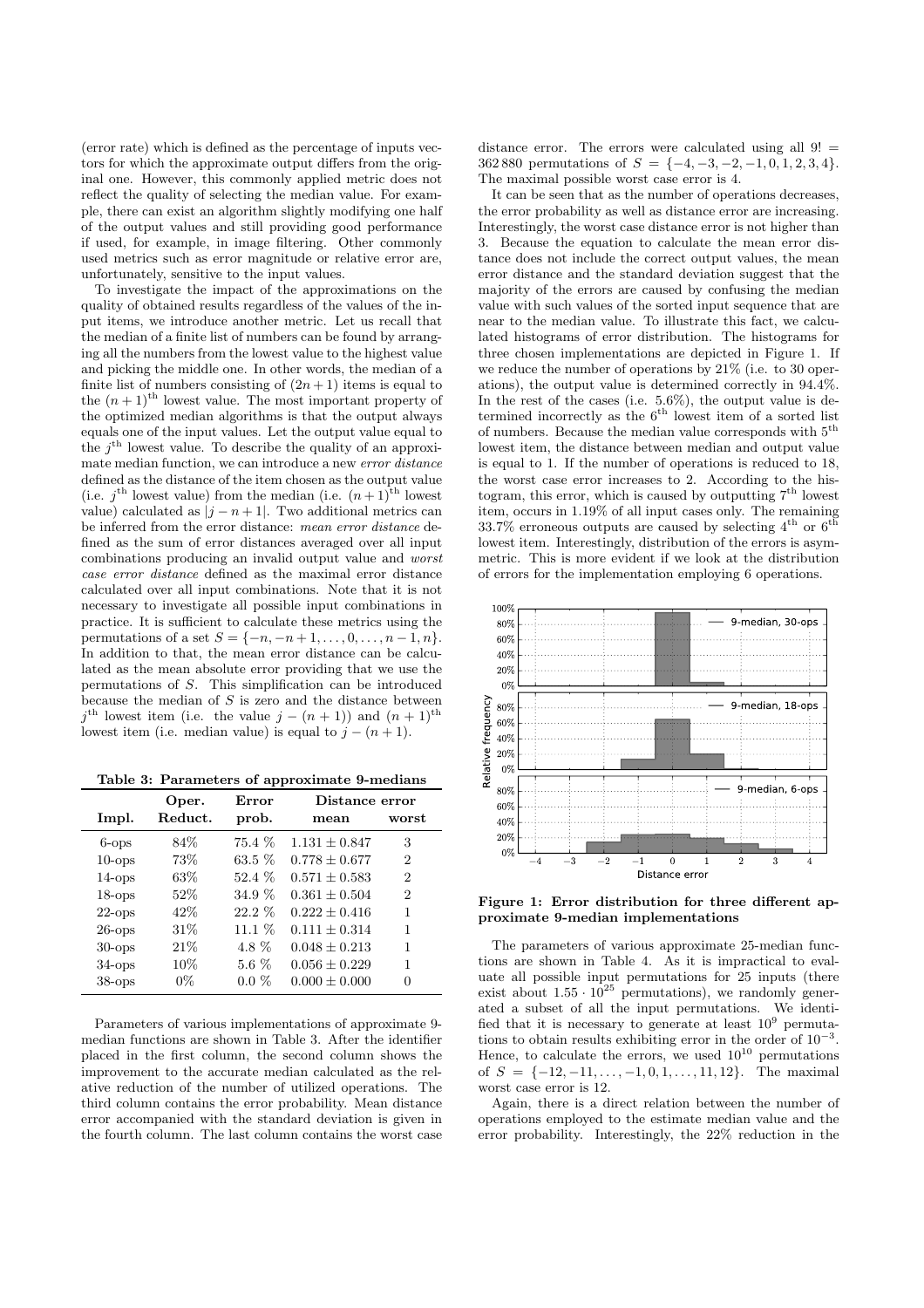Table 4: Parameters of approximate 25-medians

|            | Oper.   | Error    | Distance error    |       |
|------------|---------|----------|-------------------|-------|
| Impl.      | Reduct. | prob.    | mean              | worst |
| $10$ -ops  | 95%     | $91.1\%$ | $3.321 + 2.333$   | 10    |
| $40$ -ops  | 81\%    | 81.0 %   | $1.630 \pm 1.281$ | 7     |
| $70$ -ops  | 68%     | 67.9 %   | $0.986 + 0.889$   | 7     |
| $100$ -ops | 54%     | 54.0 %   | $0.689 + 0.753$   | 6     |
| $130$ -ops | $40\%$  | $26.6\%$ | $0.299 + 0.531$   | 5     |
| $160$ -ops | 27%     | $5.6\%$  | $0.066 + 0.292$   | 5     |
| $170$ -ops | 22%     | 2.8 %    | $0.032 + 0.197$   | 4     |
| $200$ -ops | $9\%$   | $0.1 \%$ | $0.001 + 0.037$   | 2     |
| $220$ -ops | $0\%$   | $0.0\%$  | $0.000 + 0.000$   | 0     |

number of utilized operations leads to the lower number of invalid output values compared to the results obtained for 9-median. However, the worst case error increased to 4. The mean error distance indicates that the introduced errors have only a neglible impact on quality if the approximate median functions are utilized, for example, in image filtering. The mean error distance is less than 1 even if the number of operations is reduced by 68%. The histograms for three chosen implementations are shown in Figure 2.



Figure 2: Error distribution for three different approximate 25-median implementations

## 4.4 Execution time and energy

The microcontrollers were programmed using the implementations discussed in the previous sections. Two nonfunctional parameters were measured: (a) the time that a microcontroller spends in a routine which computes the (approximate) median value, and (b) energy consumed by the microcontroller to execute this routine.

In order to perform these measurements, a specific program has to be implemented by the microcontrollers. It works as follows. Firstly, an input vector consisting of *N* words  $(N = 9 \text{ or } N = 25)$  is randomly initialized and fed to the routines calculating the (approximate) median. Then, an infinite loop is executed, which contains calling of the routine calculating the (approximate) median value followed by a code modifying a randomly chosen value of the input

vector to another value. Passing one iteration of the loop is indicated by inverting the logic value on a given pin. The execution time is then obtained using an oscilloscope by monitoring the period of the signal on the pin.

In order to correctly determine an average energy needed to calculate the median value, all unused peripheral devices are switched off. Only those external components remain used which are necessary for program execution. Energy consumption was measured using Agilent N6705B DC Power Analyzer displaying the error lower than 0.025% for voltage as well as current measurements.

During the measurements, it turned out that energy consumption pattern remains almost invariable because all approximations use identical sequences of instructions. Consumed energy thus mainly depends on the execution time which is shorter when more aggressive approximations are applied. The average power consumption, when an accurate median is calculated, is 2 mW for PIC16, 6.9 mW for PIC24 and 30.5 mW for ARM.

Table 5: Execution time and consumed energy of approximate 9-medians

| Impl.     | Time $[\mu s]$ |        |                   |             | Energy [nWs] |                   |  |
|-----------|----------------|--------|-------------------|-------------|--------------|-------------------|--|
|           | STM32 PIC24    |        | PIC <sub>16</sub> | STM32 PIC24 |              | PIC <sub>16</sub> |  |
| $6$ -ops  | 2.8            | 54.5   | 170.5             | 86          | 377          | 342               |  |
| $10$ -ops | 3.3            | 70.8   | 251.5             | 102         | 490          | 504               |  |
| $14$ -ops | 3.9            | 86.8   | 336.5             | 118         | 600          | 674               |  |
| $18$ -ops | 4.5            | 104.5  | 424.1             | 138         | 723          | 850               |  |
| $22$ -ops | 5.0            | 116.7  | 487.8             | 151         | 808          | 978               |  |
| $26$ -ops | 5.9            | 130.0  | 558.0             | 179         | 900          | 1118              |  |
| $30$ -ops | 6.0            | 142.0  | 627.4             | 181         | 983          | 1257              |  |
| $34$ -ops | 6.4            | 154.0  | 819.7             | 196         | 1066         | 1643              |  |
| $38$ -ops | 6.9            | 165.5  | 885.0             | 210         | 1145         | 1774              |  |
| qsort     | 28.5           | 1106.2 |                   | 869         | 7655         |                   |  |

Table 5 and Table 6 give the average execution time and energy consumption of various implementations of 9-median and 25-median functions. To demonstrate benefits of the median network, let us discuss the parameters of the accurate implementations at first. In the case of the accurate 9-median calculation at PIC24, the median network is 6.74 times faster than the quicksort algorithm and the consumed energy was reduced from 7655 nWs to 1145 nWs, i.e. by 85%. The median network is 4.13 times faster than quicksort on the STM32 and the energy was reduced by 76%. Similar results were obtained for the 25-median. The median network implemented on PIC24 is 4.06 times faster than the quicksort algorithm and the consumed energy was reduced by 75%. At STM32, quicksort algorithm exhibits 2.58 times worse execution time and by 158% higher energy consumption compared to the median calculated using 220 operations.

According to the results, there is nearly linear dependency between the number of operations used to estimate the median value and the execution time. As the execution time increases, the consumed energy also increases. Considering the parameters of the evolved median functions given in Table 3 and Table 4, we can easily determine that the proposed method has a great potential. For example, the 9-median implemented using 22 operations exhibits an error which is